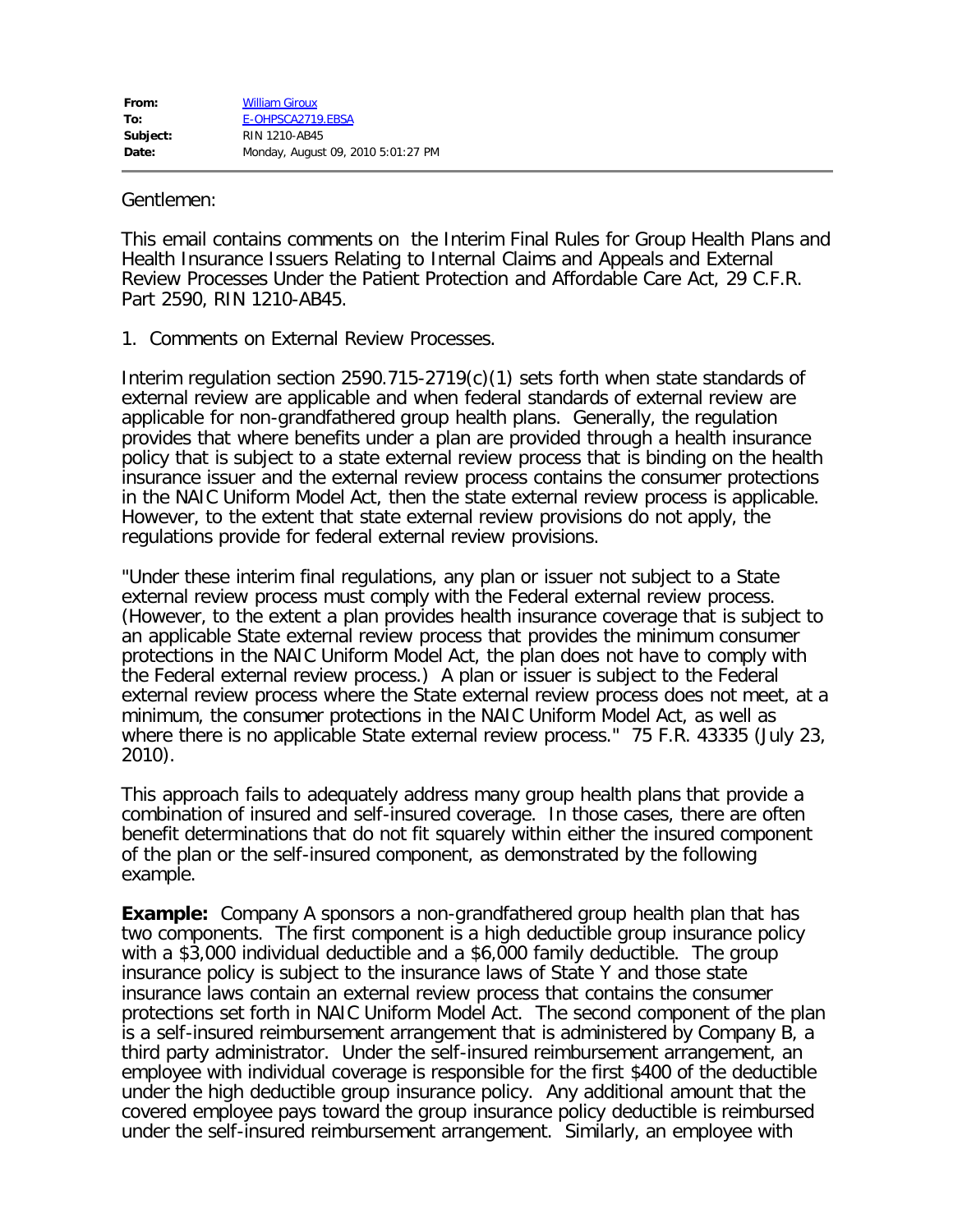family coverage is responsible for the first \$800 of the deductible, and is then reimbursed for any additional deductible under the self-insured reimbursement arrangement.

Under the plan and the group insurance policy, the insurance carrier first makes the determination of whether a particular medical procedure is covered under the plan. If the insurance carrier determines the procedure is covered under the group insurance policy, it must then determine whether the applicable deductible under the policy (\$3,000 single, \$6,000 family) has been met. If the applicable deductible has not been met, then a second determination must be made by Company B, the third party administrator of the self-insured reimbursement arrangement. Company B's determination is limited solely to the issue of whether the employee has already paid the initial portion of the deductible for which he is responsible (\$400 single, \$800 family). Once the employee has demonstrated that he has paid that amount, the employee would then be entitled to reimbursement of any additional deductible he paid. Company B makes no determination on whether the medical procedure is covered under the group insurance policy; that determination having been made by the insurance carrier.

Assume a covered employee with single coverage has surgery to his nose and the total charges for the surgery are \$4,000. Further assume that the covered employee has not incurred any other medical expenses during the plan year, so that the full \$3,000 deductible must be exhausted before the group insurance policy provides any coverage. The employee submits a claim to the insurance carrier for \$1,000 and to Company B, the third party claims administrator, for \$2,600 of the \$3,000 deductible he paid. The insurance carrier examines the claim and determines that the surgery is not covered because it was cosmetic surgery and the insurance policy covers only that cosmetic surgery it is required to cover under applicable law (assume it is not required to cover cosmetic surgery to the nose under applicable law). Since the insurance carrier has determined that the surgery is not covered, Company B also denies the claim for reimbursement of the \$2,600.

Under the interim regulations, it appears that the claim denial by the insurance carrier is subject to the State Y external review process, while the claim denial under the self-insured arrangement is subject to federal external review provisions. However, it makes no sense to have multiple external review processes apply, since the decision by Company B to deny the claim is based entirely on the insurance carrier's determination that the surgery is cosmetic and is not covered under the group insurance policy. Essentially, this is one claim with two parts. The only external review that should be done in this instance should be external review of the insurance carrier's determination under the State Y external review process. To have two separate external review processes apply to what is essentially one claim is both wasteful and can lead to conflicting decisions.

That should also be the case even if no amount were payable by the insurance carrier because the entire claim is less than the deductible under the group insurance policy. For instance, if the surgery in the prior example cost \$2,900, the only claim would be reimbursement of \$2,500 from the self-insured reimbursement arrangement component. Presumably, under the interim regulations, the denial would be subject to federal external review. However, the determination that the surgery is not covered because it is cosmetic is being made by the insurance carrier and its determination is presumably subject to the State Y external review process. Again, you have one claim being subject to two external review processes.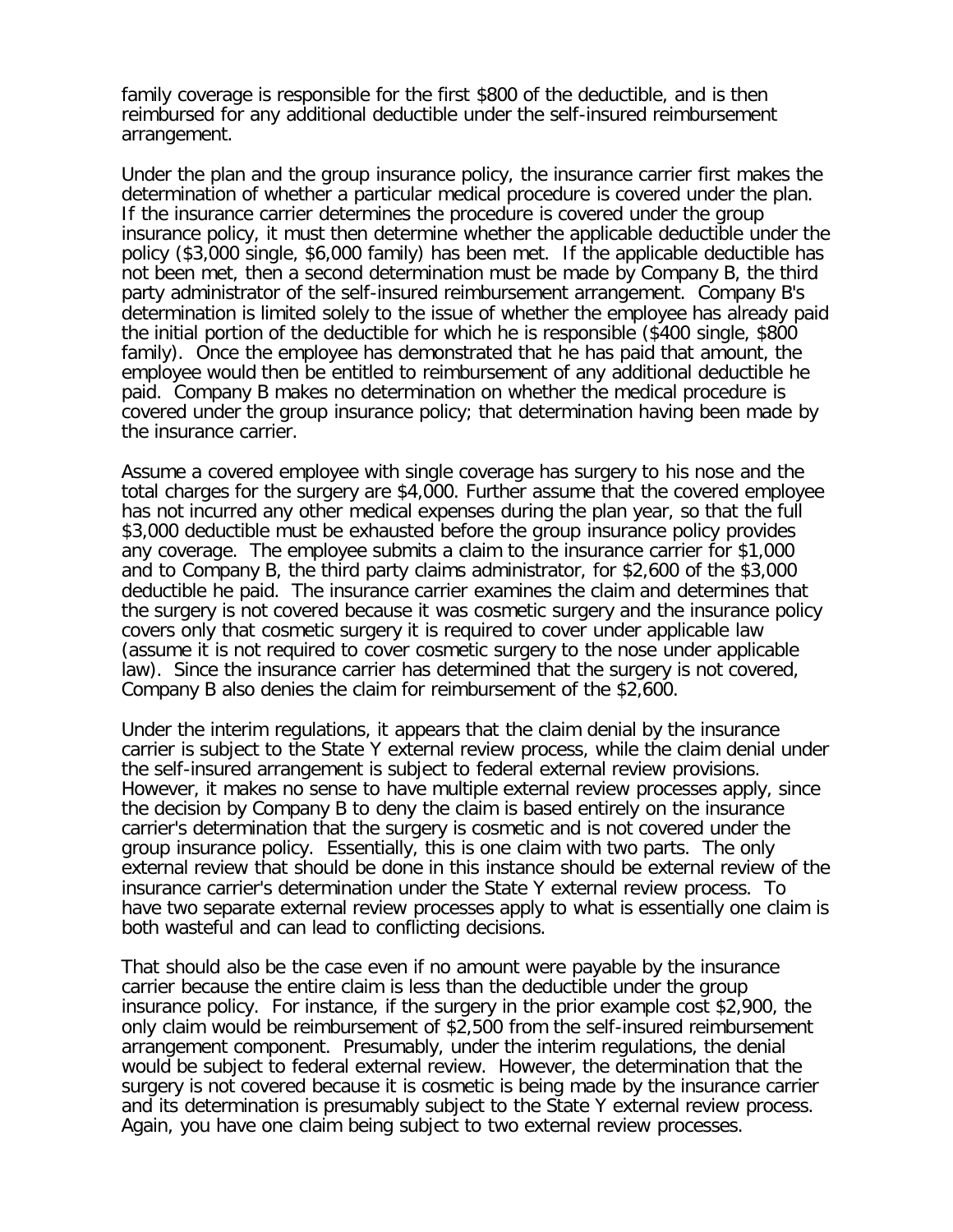In this situation and similar situations, where a self-insured component of a plan follows the determination made by an insurance carrier under the insured component of the plan, the external review process of the insured component should be the applicable external review process. The only time when the federal external review process should apply to the self-insured component in these circumstances would be where the claims determination rests solely with respect to that component. For instance, if after a determination was made by the insurance carrier that a the nose surgery was covered by the plan, Company B then determined that the covered employee was not entitled to reimbursement for the deductible in excess of \$400 because of a failure to demonstrate payment by the employee, that decision should be subject to a federal claims review process.

2. Comments on Timeframe for Urgent Care Claims.

Interim regulation section 2590.715-2719(b)(2)((ii)(B) provides that in the case of an urgent care claim, a benefit determination must be made within 24 hours after receipt of the claim by the plan or the administrator. This is a change from the 72 hour timeframe to respond with respect to urgent care claims set forth in the claims review regulations at 2560.503-1. The ONLY justification for this change is set forth in the preamble which states that "the Departments expect that electronic communication will enable faster decision-making today than in the year 2000". 75 F.R. 43333 (July 23, 2010). First, the Departments do not assert or provide any evidence that shortening the 72 hour timeframe to 24 hours will result in better claims determinations. Nor do they assert or provide any evidence that patient care is being negatively affected by having the current 72 hour timeframe. Second, the justification for the change to 24 hours from 72 hours implies that it is the communication involved with the decision that is time-consuming, and not the time needed to actually review and analyze the patient data and, where appropriate, consult with specialists. If an insurance carrier or claims administrator is not provided with an adequate amount of time to actually review and analyze patient data, as well as consult with specialists where appropriate, it is more likely that the carrier or claims administrator will initially deny the claim. This can result in a longer period time applying, since the claimant will then need to appeal the initial denial. Have the Departments done ANY analysis of whether shortening the timeframe from 72 hours to 24 hours for urgent care claims will have an adverse impact on claims review?

A 24 hour timeframe for making determinations on urgent care claims is not warranted unless it is necessary to improve patient care and/or claims determinations. Further, reducing the timeframe to 24 hours may result in more urgent care claims being initially denied because the 24 hour timeframe does not allow insurers and claims administrators adequate time to review and analyze patient data and, where appropriate, to consult with specialists. The fact that electronic communications have improved somewhat since 2000, in and of itself, is an inadequate reason for reducing the timeframe for initial determinations on urgent care claims, particularly if no analysis has been done as to the impact such a change will have on claims decisions.

Regards,

William Giroux H.R. Advisors Inc.